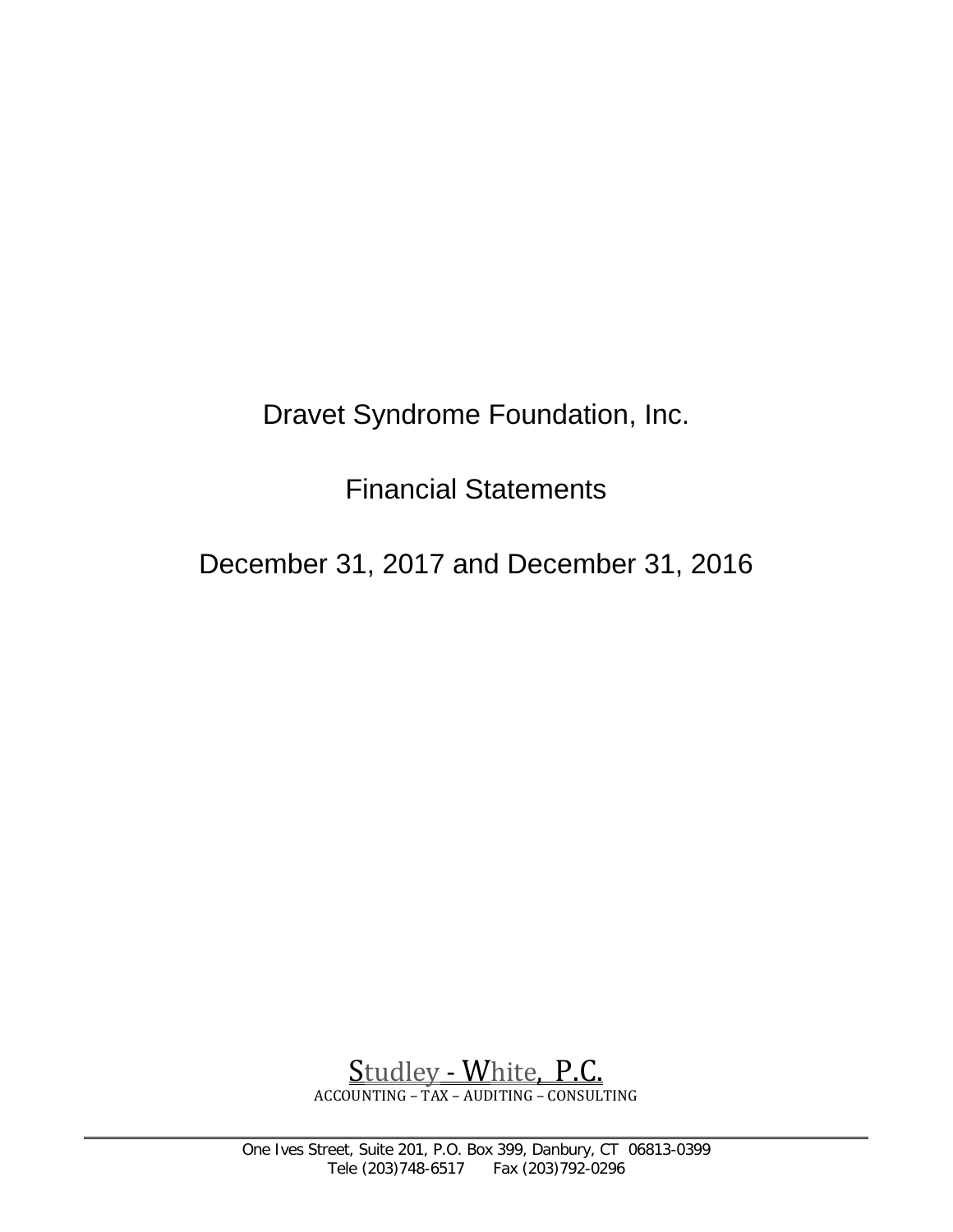# **Table of Contents**

#### **Page** 2014 - Andre Stein Andre Stein Andre Stein Andre Stein Andre Stein Andre Stein Andre Stein Andre Stein A

## **Financial Statements**:

| Statements of Activities for the Year Ended December 31, 2017 and 2016  4 |  |
|---------------------------------------------------------------------------|--|
| Statements of Cash Flows for the Year Ended December 31, 2017 and 20165   |  |
| Statement of Functional Expenses for the Year Ended December 31, 2017 and |  |
|                                                                           |  |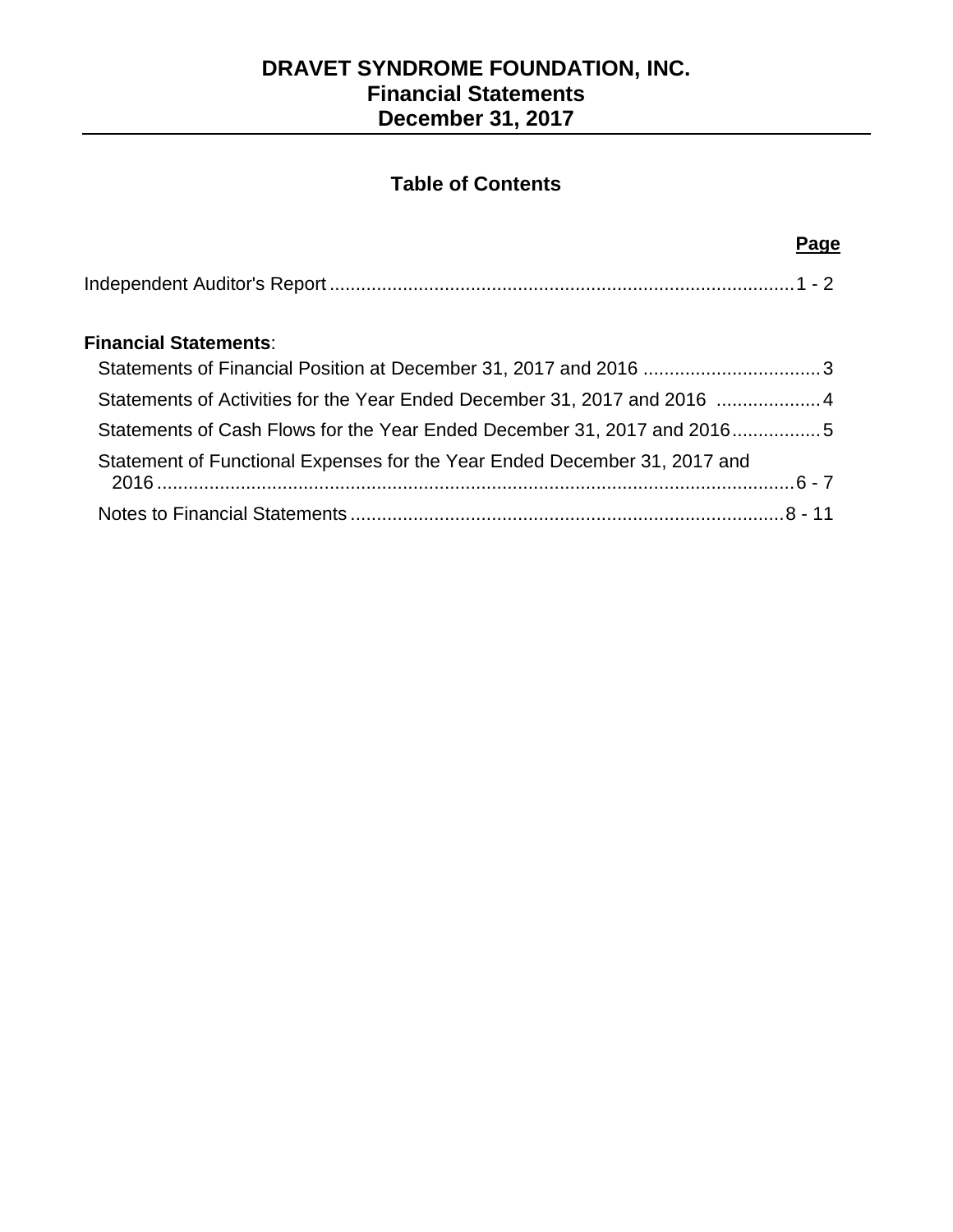Studley - White, P.C. ACCOUNTING – TAX – AUDITING - CONSULTING

> Donald T. Studley, C.P.A. Brian C. White, C.P.A.

February 23, 2018

## **INDEPENDENT AUDITOR'S REPORT**

To The Board of Director`s of Dravet Syndrome Foundation, Inc.

We have audited the accompanying financial statements of Dravet Syndrome Foundation, Inc. (a nonprofit organization), which comprise the statement of financial positions as of December 31, 2017 and 2016, and the related statements of activities, functional expenses and cash flows for the years then ended, and the related notes to the financial statements.

### **Management's Responsibility for the Financial Statements**

Management is responsible for the preparation and fair presentation of these financial statements in accordance with accounting principles generally accepted in the United States of America; this includes the design, implementation, and maintenance of internal control relevant to the preparation and fair presentation of financial statements that are free from material misstatement, whether due to fraud or error.

### **Auditor's Responsibility**

 $\overline{a}$ 

Our responsibility is to express an opinion on these financial statements based on our audit. We conducted our audit in accordance with auditing standards generally accepted in the United States of America. Those standards require that we plan and perform the audit to obtain reasonable assurance about whether the financial statements are free of material misstatement.

An audit involves performing procedures to obtain audit evidence about the amounts and disclosures in the financial statements. The procedures selected depend on the auditor's judgment, including the assessment of the risks of material misstatement of the financial statements, whether due to fraud or errors. In making those risk assessments, the auditor considers internal control relevant to the entity's preparation and fair presentation of the financial statements in order to design audit procedures that are appropriate in the circumstances, but not for the purpose of expressing an opinion on the effectiveness of the entity's internal control. Accordingly, we express no such opinion. An audit also evaluating the appropriateness of accounting policies used and the reasonableness of significant accounting estimates made by management, as well as evaluating the overall presentation of the financial statements.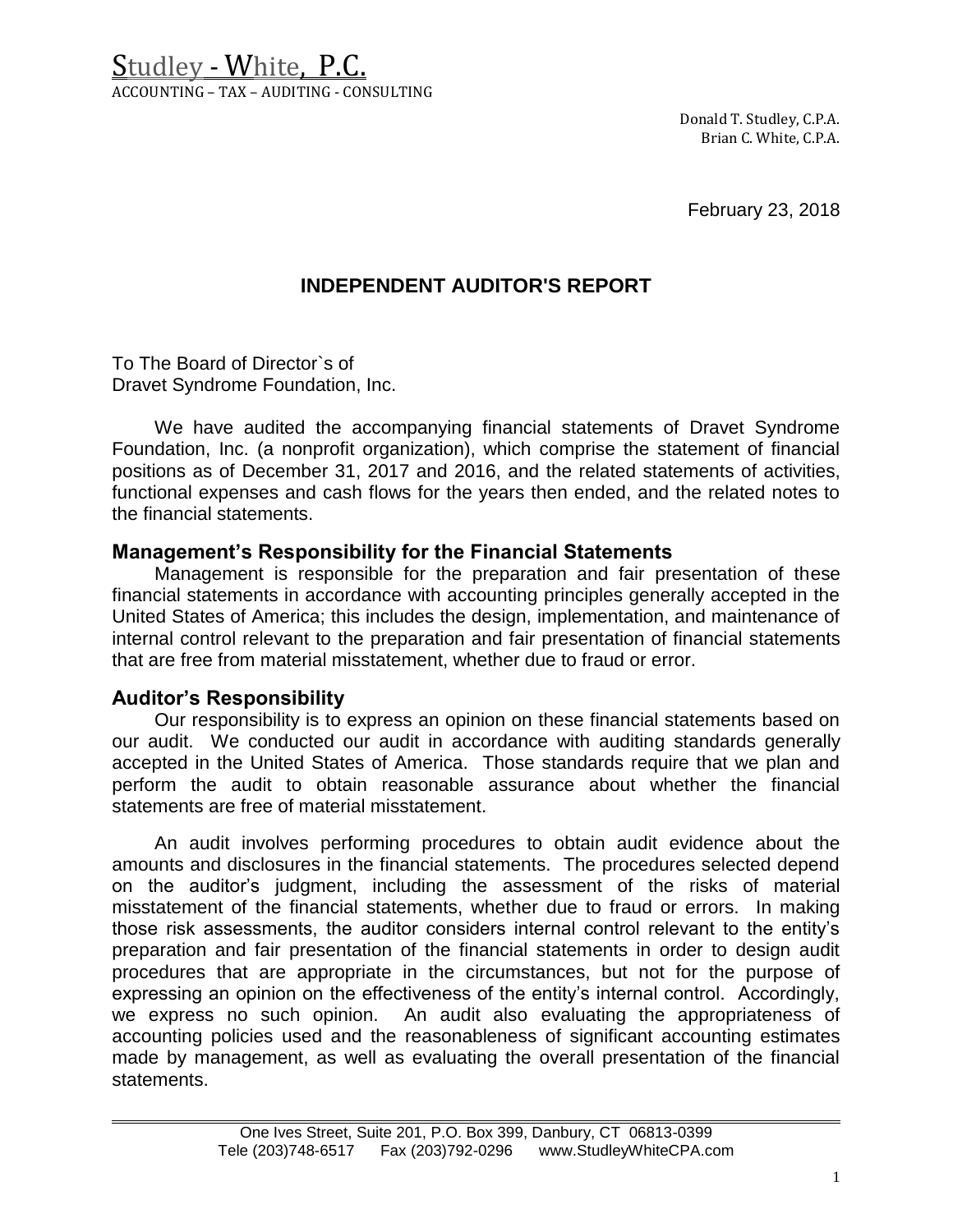We believe that the audit evidence we have obtained is sufficient and appropriate to provide a basis for our audit opinion.

## **Opinion**

In our opinion, the financial statements referred to above present fairly, in all material respects the financial position of Dravet Syndrome Foundation, Inc. as of December 31, 2017 and December 31, 2016, and the changes in its net assets and its cash flows for the years then ended in accordance with accounting principles generally accepted in the United States of America.

**Studley-White, P.C.**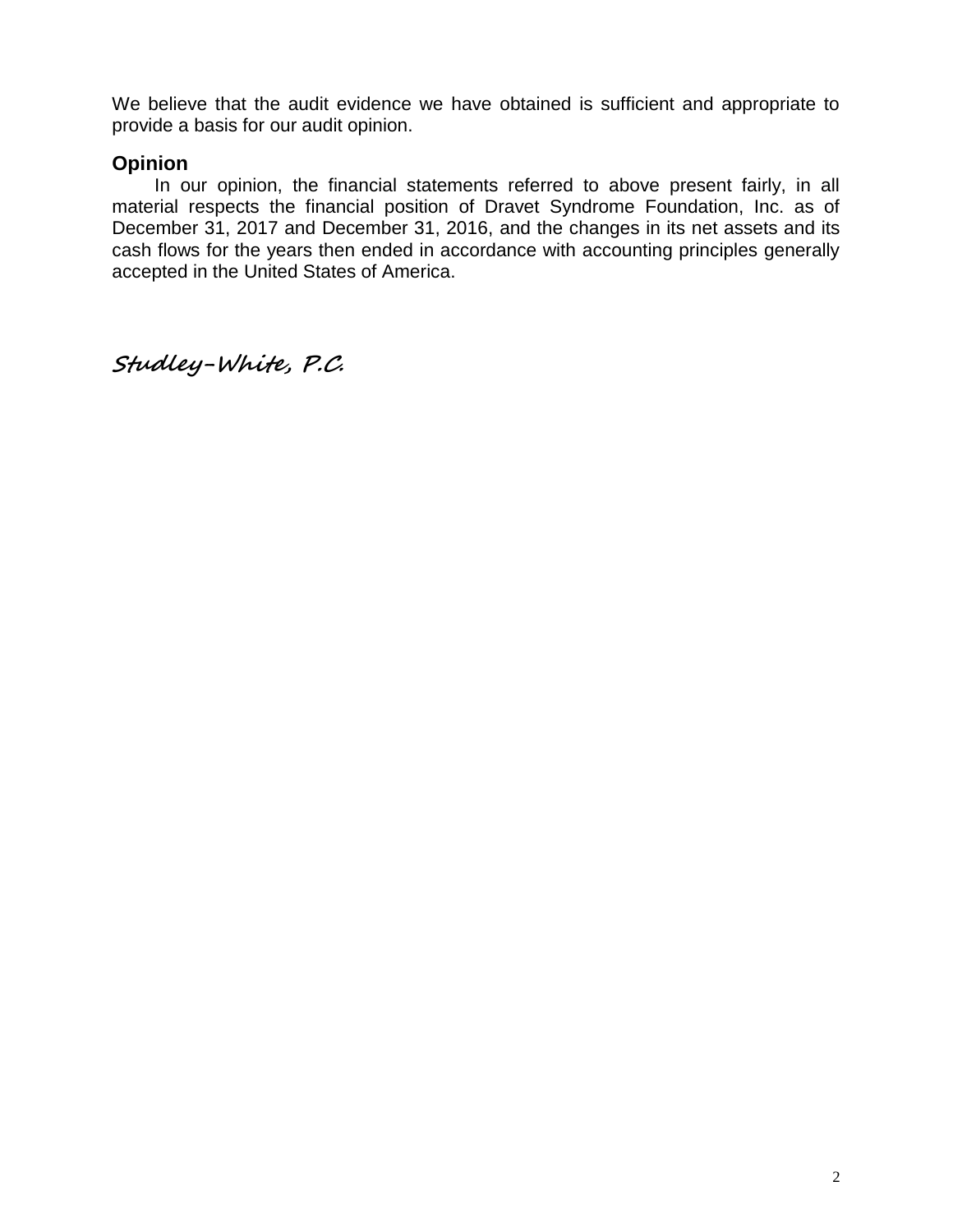# **DRAVET SYNDROME FOUNDATION, INC. Statement of Financial Position December 31,**

|                                         | 2017 |           |    | 2016      |
|-----------------------------------------|------|-----------|----|-----------|
| <b>Assets</b>                           |      |           |    |           |
| Assets                                  |      |           |    |           |
| Cash and cash equivalents               | \$   | 1,672,305 | \$ | 977,482   |
| Accounts receivable                     |      | 67,634    |    | 24,737    |
| Prepaid expenses                        |      | 18,162    |    | 13,921    |
| Beneficial interst in charitable trust  |      | 13,312    |    | 12,395    |
| <b>Total Assets</b>                     | \$   | 1,771,413 | \$ | 1,028,535 |
| <b>Liabilities and Net Assets</b>       |      |           |    |           |
| Liabilities                             |      |           |    |           |
| Accounts payable                        | \$   | 260,845   | \$ | 5,638     |
| <b>Total Liabilities</b>                |      | 260,845   |    | 5,638     |
| <b>Net Assets</b>                       |      |           |    |           |
| Unrestricted - net assets               |      | 1,497,256 |    | 1,010,502 |
| Temporarily restricted net assets       |      | 1,843     |    | 926       |
| Permanently restricted net assets       |      | 11,469    |    | 11,469    |
| <b>Total Net Assets</b>                 |      | 1,510,568 |    | 1,022,897 |
| <b>Total Liabilities and Net Assets</b> | \$   | 1,771,413 | \$ | 1,028,535 |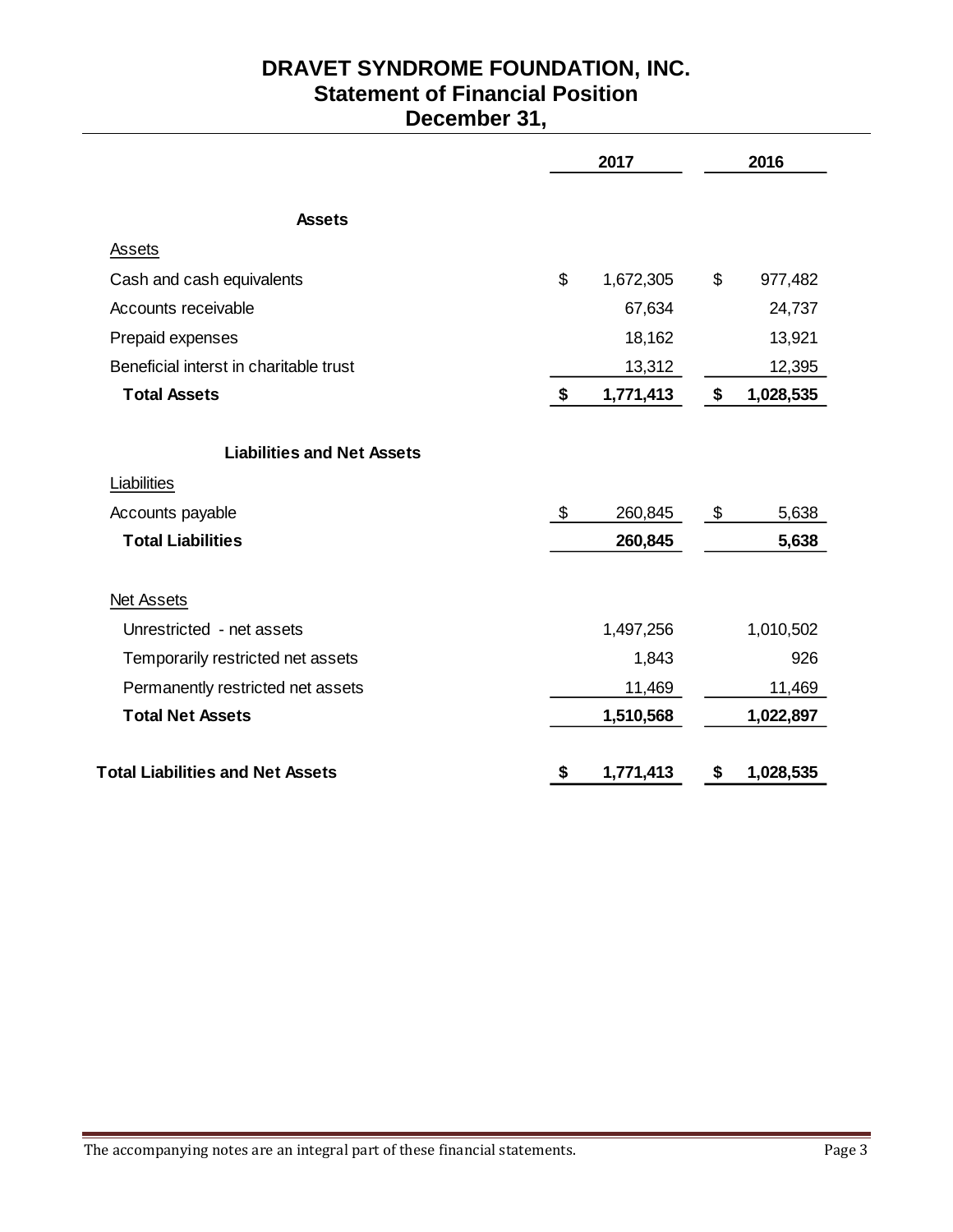# **DRAVET SYNDROME FOUNDATION, INC. Statement of Activities For the Year Ended December 31,**

|                                          |                                                          | 2017            | 2016            |
|------------------------------------------|----------------------------------------------------------|-----------------|-----------------|
| <b>Change in Unrestricted Net Assets</b> |                                                          |                 |                 |
| Revenues and Other Support               |                                                          |                 |                 |
| Special events                           | - revenue                                                | \$<br>939,334   | \$<br>642,508   |
|                                          | - expenses                                               | (124, 747)      | (120, 324)      |
|                                          | - net                                                    | 814,587         | 522,184         |
| Program Service Revenue                  |                                                          | 142,722         | 348,815         |
| Contributions and grants                 |                                                          | 630,749         | 229,870         |
| Other income                             |                                                          | 2,501           | 7,609           |
|                                          | Unrestricted revenues and other support                  | 1,590,559       | 1,108,478       |
| Net assets released from restriction     |                                                          | 861             | 851             |
| <b>Total Revenues and Other Support</b>  |                                                          | 1,591,420       | 1,109,329       |
| <b>Expenses</b>                          |                                                          |                 |                 |
| Program Services:                        |                                                          |                 |                 |
| Patient and family services              |                                                          | 90,222          | 171,445         |
|                                          | Professional Education and Meetings                      | 45,716          | 31,602          |
| Research                                 |                                                          | 724,644         | 471,930         |
| <b>Total Program Services</b>            |                                                          | 860,582         | 674,977         |
| <b>Support Services:</b>                 |                                                          |                 |                 |
| Management and general                   |                                                          | 140,723         | 76,150          |
| Fund raising                             |                                                          | 103,360         | 121,616         |
| <b>Total Support Services</b>            |                                                          | 244,083         | 197,766         |
| <b>Total Expenses</b>                    |                                                          | 1,104,665       | 872,743         |
| Increase in unrestricted net assets      |                                                          | 486,755         | 236,586         |
| Investment income                        |                                                          | 1,777           | 477             |
| Net assets released from restriction     |                                                          | (861)           | (851)           |
|                                          | Increase (decrease) in temporarily restricted net assets | 916             | (374)           |
| Increase in net assets                   |                                                          | 487,671         | 236,212         |
| Net assets at beginning of year          |                                                          | 1,022,897       | 786,685         |
| Net assets at end of year                |                                                          | \$<br>1,510,568 | \$<br>1,022,897 |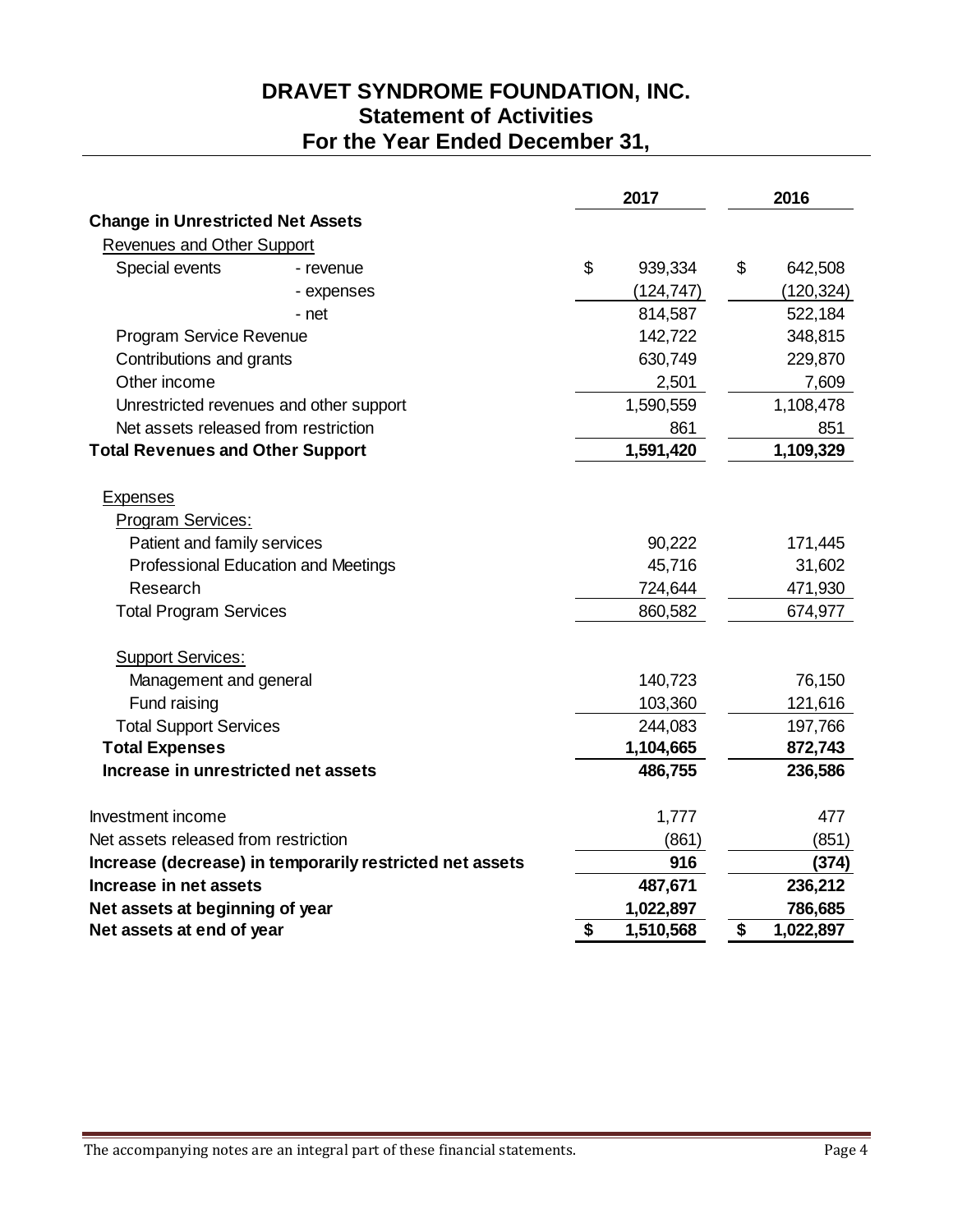# **DRAVET SYNDROME FOUNDATION, INC. Statement of Cash Flows For the Year Ended December 31,**

|                                                     | 2017          | 2016          |
|-----------------------------------------------------|---------------|---------------|
| <b>Cash Flows from Operating Activities:</b>        |               |               |
| Increase in net assets                              | \$<br>487,671 | \$<br>236,212 |
|                                                     | 487,671       | 236,212       |
| Changes in assets and liabiliies:                   |               |               |
| (Increase) decrease in:                             |               |               |
| Accounts receivable                                 | (42, 897)     | (9,226)       |
| Prepaid expenses                                    | (4,241)       | 28,483        |
|                                                     | (47, 138)     | 19,257        |
| Increase (decrease) in:                             |               |               |
| Accounts payable and accrued expenses               | 255,192       | (23,202)      |
|                                                     | 255,192       | (23, 202)     |
| Net cash provided by operating activities           | 695,725       | 232,267       |
| Investment income temporarily restricted net assets | (902)         | (326)         |
| Net increase in cash                                | 694,823       | 231,941       |
| Cash at beginning of year                           | 977,482       | 745,541       |
| Cash at end of year                                 | 1,672,305     | \$<br>977,482 |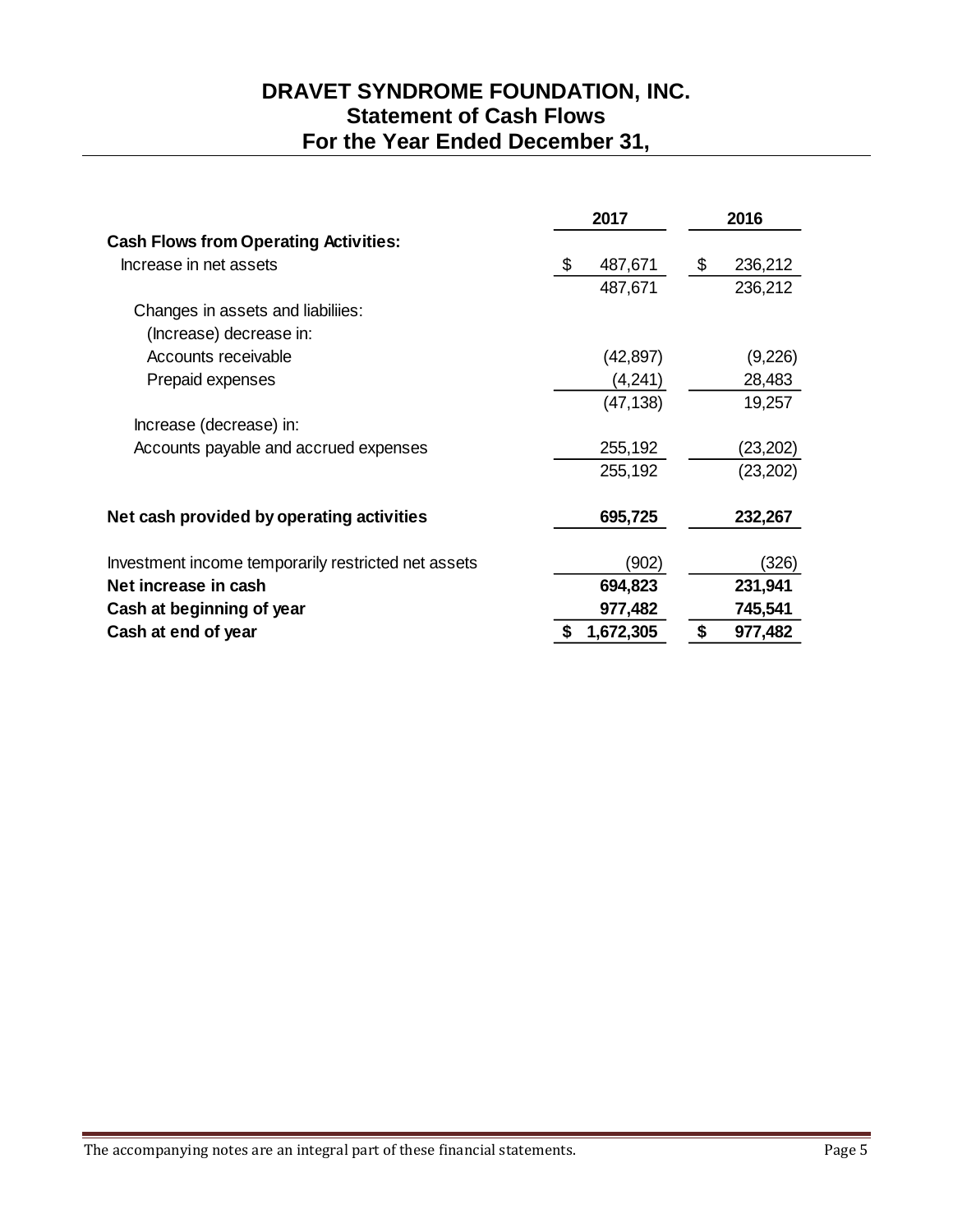# **DRAVET SYNDROME FOUNDATION, INC. Statement of Functional Expenses For the Year Ended December 31, 2017**

|                            |    | Patient and<br>Family |    | Professional<br><b>Education and</b> |    |          |    | Management  |    |                     |    |           |
|----------------------------|----|-----------------------|----|--------------------------------------|----|----------|----|-------------|----|---------------------|----|-----------|
|                            |    | <b>Services</b>       |    | <b>Meetings</b>                      |    | Research |    | and General |    | <b>Fund Raising</b> |    | Total     |
| Professional fees          | \$ |                       |    |                                      | \$ |          | \$ | 4,760       | \$ |                     | \$ | 4,760     |
| <b>Salaries</b>            |    | 6,024                 |    | 6,601                                |    | 4,389    |    | 111,065     |    | 46,883              |    | 174,962   |
| Payroll taxes              |    | 499                   |    | 547                                  |    | 364      |    | 9,198       |    | 3,883               |    | 14,490    |
| Telephone                  |    | 49                    |    | 49                                   |    |          |    | 49          |    | 49                  |    | 194       |
| Office supplies            |    |                       |    |                                      |    |          |    | 1,634       |    | 3,756               |    | 5,390     |
| <b>Insurance</b>           |    | 41                    |    | 45                                   |    | 30       |    | 2,492       |    | 995                 |    | 3,602     |
| Postage                    |    |                       |    | 1,163                                |    |          |    | 1,025       |    | 1,025               |    | 3,213     |
| Printing                   |    | 2,517                 |    | 1,055                                |    |          |    | 814         |    | 1,524               |    | 5,910     |
| Patient assistance         |    | 16,778                |    |                                      |    |          |    |             |    |                     |    | 16,778    |
| Dues and subscriptions     |    | 774                   |    | 1,010                                |    |          |    | 5,258       |    | 4,638               |    | 11,680    |
| Advertising                |    | 1,523                 |    | 337                                  |    |          |    |             |    | 1,523               |    | 3,383     |
| Bank charges               |    |                       |    |                                      |    |          |    |             |    | 36,331              |    | 36,331    |
| Taxes, Licenses and Fees   |    |                       |    |                                      |    |          |    | 3,845       |    |                     |    | 3,845     |
| Grants                     |    |                       |    |                                      |    | 719,861  |    |             |    |                     |    | 719,861   |
| Conferences and meetings   |    | 61,427                |    | 34,910                               |    |          |    | 584         |    | 242                 |    | 97,163    |
| Other expenses             |    | 591                   |    |                                      |    |          |    |             |    | 2,512               |    | 3,103     |
| Total expenses before fund |    |                       |    |                                      |    |          |    |             |    |                     |    |           |
| raising                    |    | 90,222                | \$ | 45,716                               | \$ | 724,644  | \$ | 140,723     | \$ | 103,360             | \$ | 1,104,665 |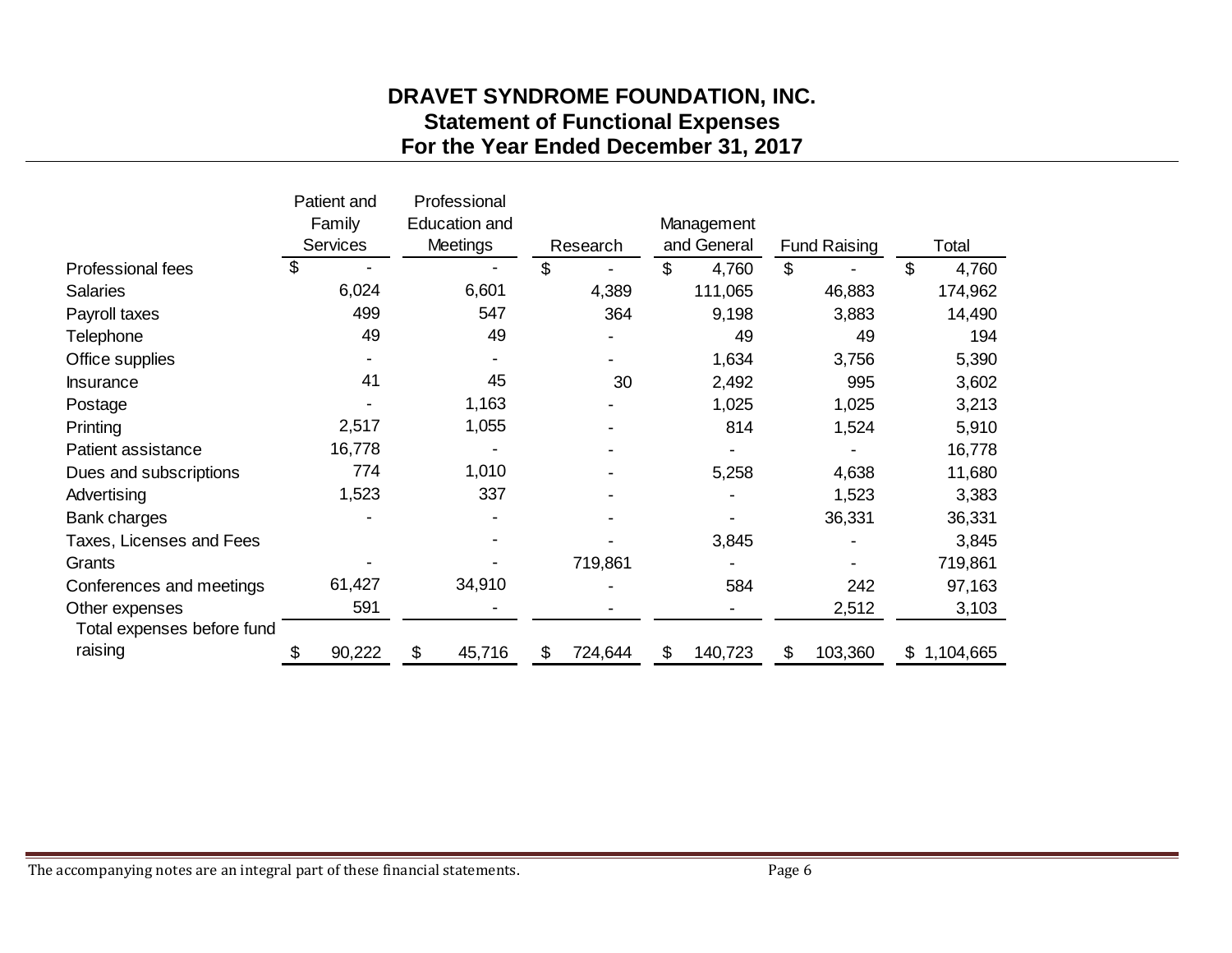# **DRAVET SYNDROME FOUNDATION, INC. Statement of Functional Expenses For the Year Ended December 31, 2016**

|                            |    | Patient and     |    | Professional         |    |          |    |             |                     |         |       |         |
|----------------------------|----|-----------------|----|----------------------|----|----------|----|-------------|---------------------|---------|-------|---------|
|                            |    | Family          |    | <b>Education and</b> |    |          |    | Management  |                     |         |       |         |
|                            |    | <b>Services</b> |    | <b>Meetings</b>      |    | Research |    | and General | <b>Fund Raising</b> |         | Total |         |
| Professional fees          | \$ | 350             |    |                      | \$ |          | \$ | 3,750       | \$                  |         | \$    | 4,100   |
| <b>Salaries</b>            |    | 1,749           |    |                      |    |          |    | 47,042      |                     | 81,347  |       | 130,138 |
| Payroll taxes              |    | 113             |    |                      |    |          |    | 3,052       |                     | 5,277   |       | 8,442   |
| Telephone                  |    | 18              |    | 681                  |    |          |    | 488         |                     | 164     |       | 1,351   |
| Office supplies            |    | 41              |    |                      |    |          |    | 3,264       |                     | 1,913   |       | 5,218   |
| Insurance                  |    | 49              |    | 1,825                |    |          |    | 1,309       |                     | 439     |       | 3,622   |
| Postage                    |    | 23              |    |                      |    |          |    | 621         |                     | 1,074   |       | 1,718   |
| Printing                   |    | 15              |    |                      |    |          |    | 2,085       |                     | 697     |       | 2,797   |
| Patient assistance         |    | 13,343          |    |                      |    |          |    |             |                     |         |       | 13,343  |
| Dues and subscriptions     |    | 116             |    |                      |    |          |    | 3,119       |                     | 5,393   |       | 8,628   |
| Advertising                |    | 19              |    |                      |    |          |    | 510         |                     | 882     |       | 1,411   |
| Bank charges               |    | 389             |    |                      |    |          |    | 6,612       |                     | 18,120  |       | 25,121  |
| Taxes, Licenses and Fees   |    |                 |    |                      |    |          |    | 3,866       |                     |         |       | 3,866   |
| Grants                     |    |                 |    |                      |    | 471,930  |    |             |                     |         |       | 471,930 |
| Conferences and meetings   |    | 155,220         |    | 29,096               |    |          |    | 432         |                     | 145     |       | 184,893 |
| Other expenses             |    |                 |    |                      |    |          |    |             |                     | 6,165   |       | 6,165   |
| Total expenses before fund |    |                 |    |                      |    |          |    |             |                     |         |       |         |
| raising                    | S  | 171,445         | \$ | 31,602               | \$ | 471,930  | \$ | 76,150      | \$                  | 121,616 | \$    | 872,743 |

.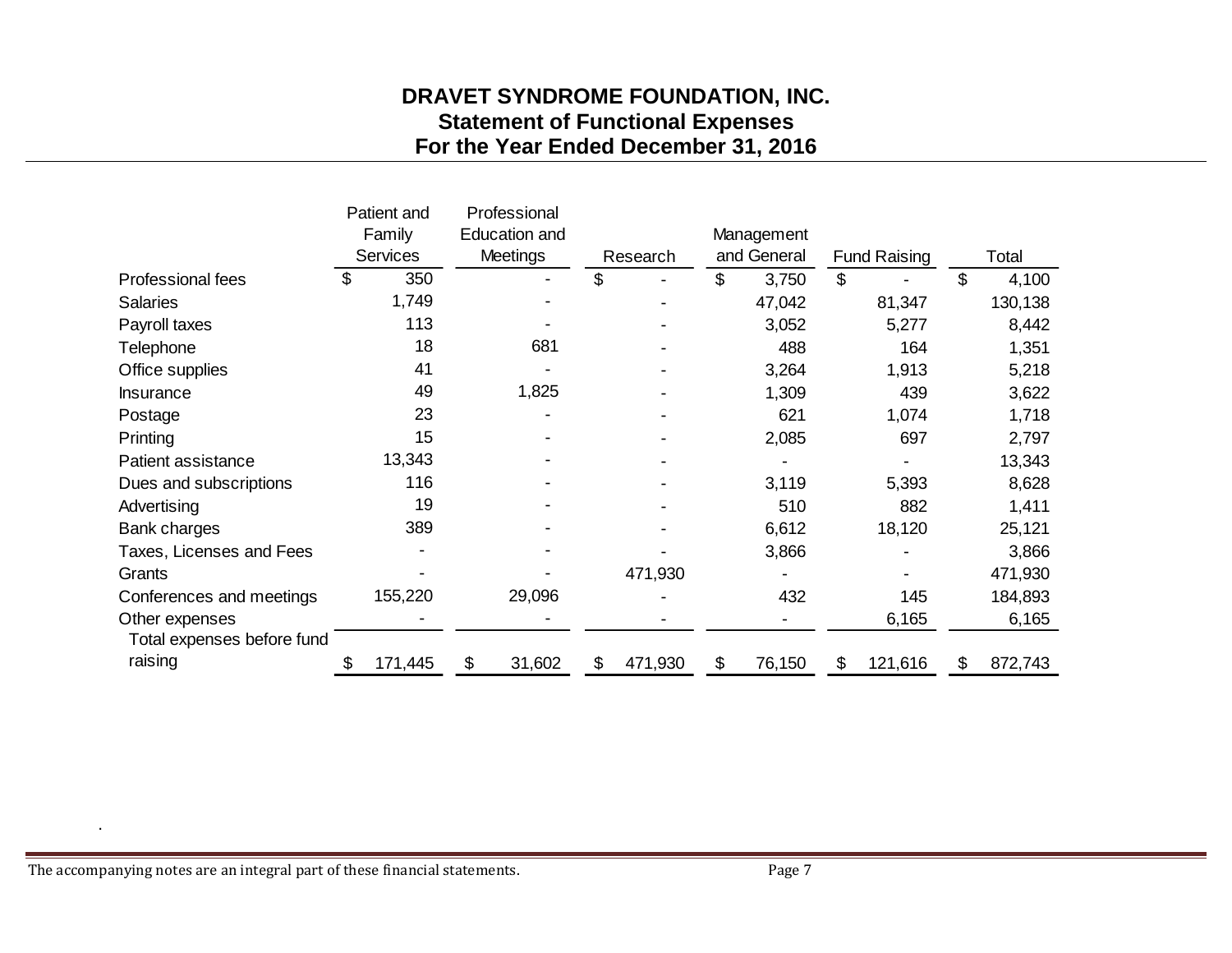### **Note 1 - Summary of Significant Accounting Policies General**

The Dravet Syndrome Foundation, Inc. (DSF) was incorporated as a not-for-profit, publicly supported corporation on September 24, 2009 under the laws of the State of Connecticut. DSF was formed to promote and support research regarding Dravet Syndrome and related epilepsies. DSF funds research toward better treatments and a cure of Dravet syndrome and related epilepsies by awarding research grants to qualified scientists and doctors. The DSF produces an annual Research Roundtable Meeting to provide the opportunity for researchers and clinicians to collaborate and discuss better treatment options and a roadmap toward a cure and how to best facilitate both. Through the International Patience Assistance Grant Program, DSF provides grants to cover expenses not covered by medical insurance.

### **Financial Statement Presentation**

In accordance with financial standards, the Organization reports information regarding its financial position and activities according to three classes of net assets: unrestricted, temporarily restricted and permanently restricted.

### **Contributions**

In accordance with financial accounting standards, the Organization records contributions received as unrestricted, temporarily restricted or permanently restricted support depending on the existence and/or nature of any donor restrictions. Restricted net assets are reclassified to unrestricted net assets upon satisfaction of the time or purpose restrictions.

### **Net Asset Categories**

To ensure observance of limitations and restrictions that may be placed on the use of resources available, the accounts of the Organization are maintained in the following net asset categories:

> **Unrestricted** – Unrestricted net assets represent available resources other than donor restricted contributions. Donor restricted contributions which are satisfied in the same reporting period when the contribution is received are treated as unrestricted contributions. Included in unrestricted net assets are grants and contracts that are earmarked for the general-purpose use of the Organization.

> **Temporarily Restricted** – Temporarily restricted net assets represent contributions that are restricted by the donor either as to purpose or as to time of expenditure.

> **Permanently Restricted** – Permanently restricted net assets represent contributions that are limited by donor-imposed stipulations that neither expire by passage of time nor can be fulfilled or otherwise removed by actions of the Organization.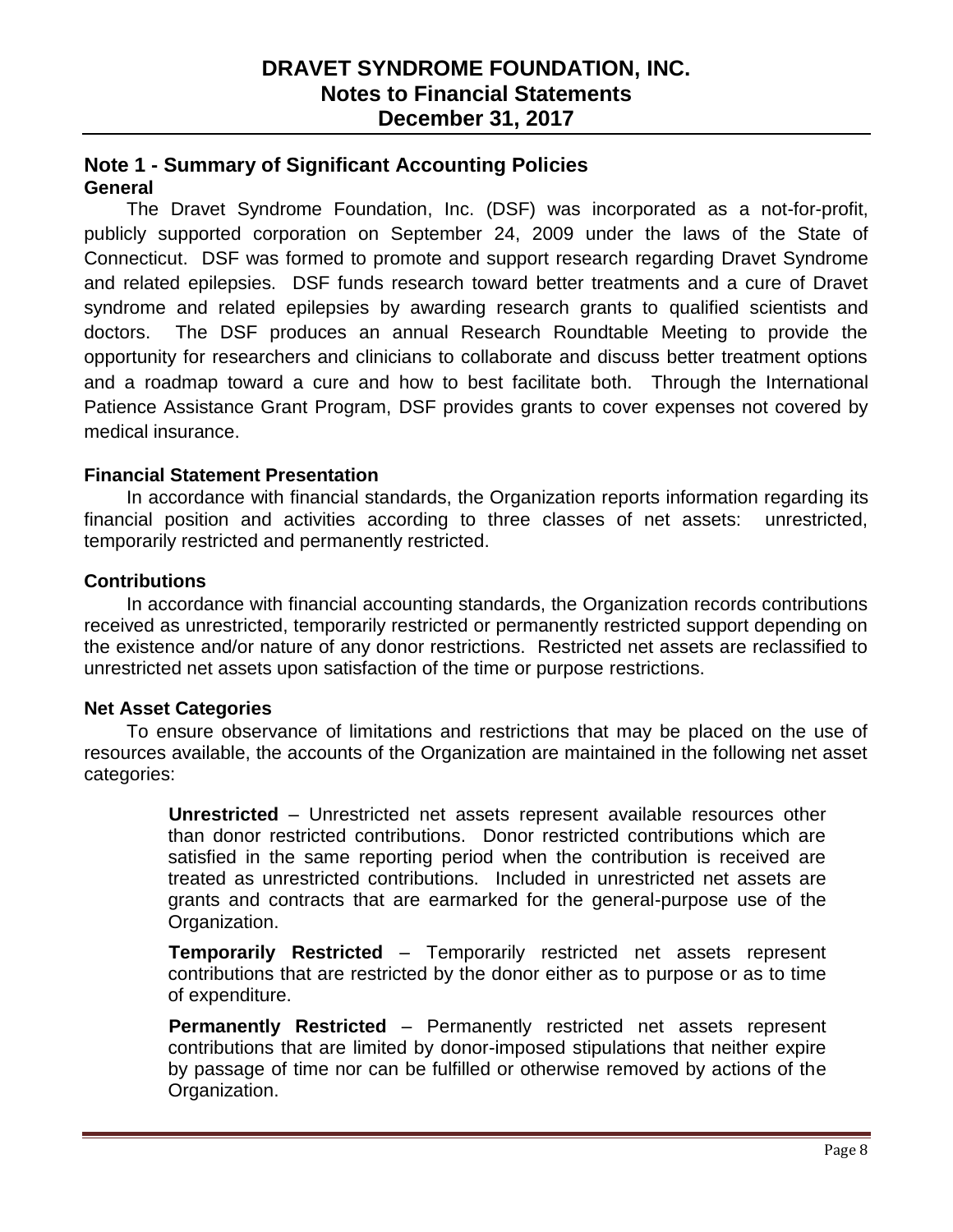## **Note 1 - Summary of Significant Accounting Policies (continued) Net Asset Categories (continued)**

At December, 31, 2017, the Foundation had temporarily restricted net assets of \$1,843 and permanently restricted assets of \$11,469 (\$926 and \$11,469 at December 31, 2016 respectively).

### **Cash and Cash Equivalents**

For financial statement purposes, DSF considers funds in demand deposits, certificates of deposits, money market funds and all highly liquid debt instruments purchased with a maturity of three months or less to be cash equivalents.

#### **Accounts Receivable**

Accounts receivable are stated at the amount management expects to collect from outstanding balances.

#### **Donations**

All donations are considered to be available for unrestricted use unless specifically restricted by the donor. Support that is restricted by the donor, grantor or other outside party for particular operating purposes or for fixed asset acquisitions is reported as an increase in unrestricted net assets if the restriction expires in the reporting period in which the support is recognized.

### **Income Taxes**

The Dravet Syndrome Foundation, Inc. is exempt from income taxes under Section 501(c)(3) of the Internal Revenue Code. The Internal Revenue Service has also determined that it is not a private foundation in accordance with Section 170(b)(1)(A)(IV) of the Internal Revenue Code.

The Foundation recognizes the effect of tax positions only when they are more than likely that not of being sustained. Management has determined that the Foundation had no uncertain tax positions that would require financial statement recognition. Tax years dating back to 2014 remain open to examination by federal and state authorities.

### **Functional Expenses**

Functional expenses have been allocated between program services and supporting services based on an analysis of personnel time and space utilized for the related activities.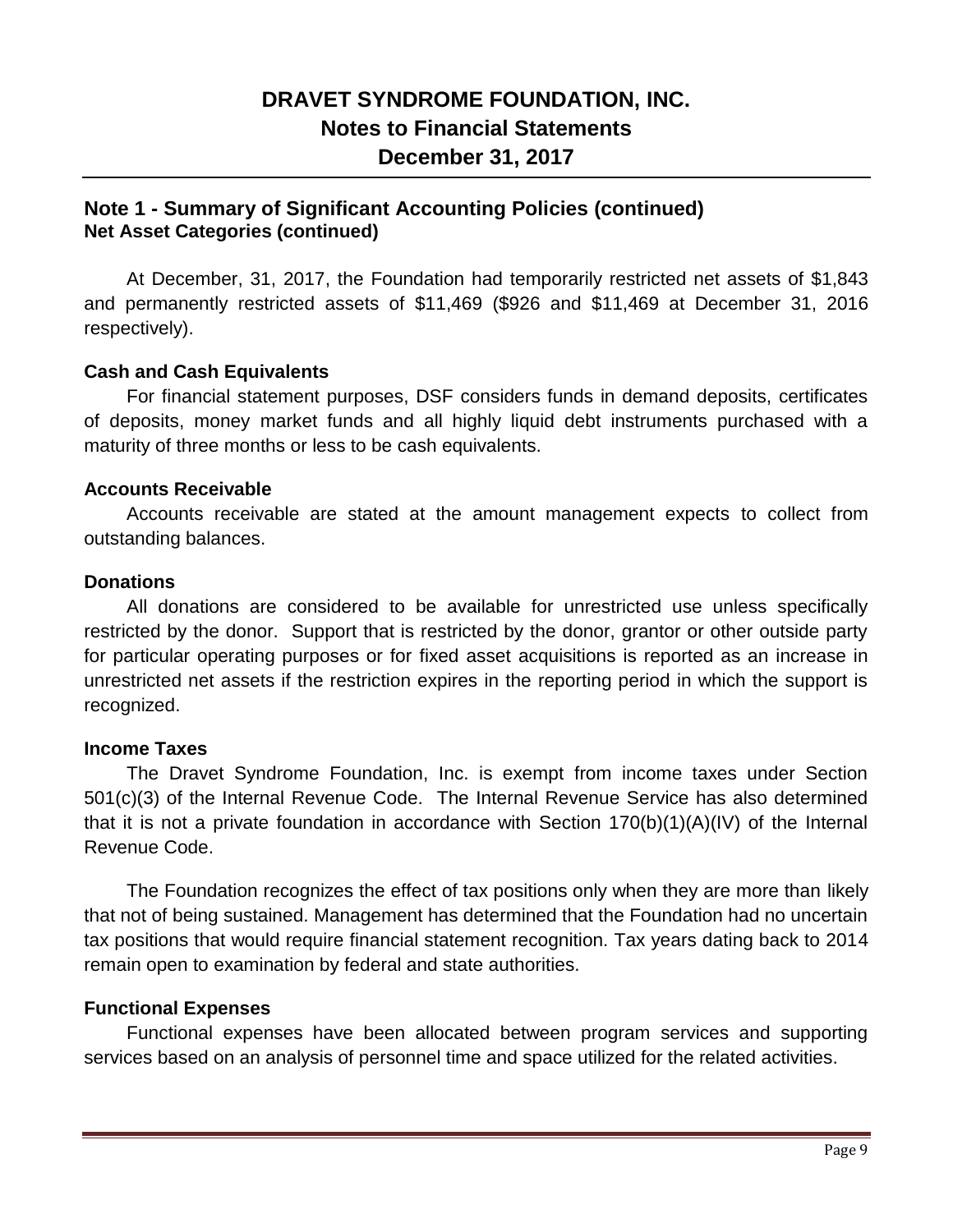## **Note 1 - Summary of Significant Accounting Policies (continued) Use of Estimates**

The preparation of financial statements in conformity with generally accepted accounting principles requires management to make estimates and assumptions that affect the reported amounts of assets and liabilities and disclosures of contingent assets and liabilities at the date of the financial statements. They also affect the reported amounts of revenues and expenses during the reporting period. Actual results could differ from those estimates.

## **Note 2 - Donated Services, Materials, Facilities**

The Foundation received donated services from unpaid volunteers. No amounts have been recognized in the accompanying statement of activities because the criteria for recognition of such volunteer effort under Accounting Standards Codification (ASC) 958 have not been satisfied. The contributions of services are recognized if the services received (a) create or enhance nonfinancial assets or (b) require specialized skills that are provided by individuals possessing those skills and would typically need to be purchased if not provided by donation.

## **Note 3 – Concentrations of Credit Risk**

### **Cash Balances**

The Foundation maintains its cash and cash equivalents in one financial institution. The balances are insured by the Federal Deposit Insurance Corporation at each institution up to \$250,000. The balances may at times during the year exceed the FDIC limit; however, the Foundation does not feel that there is any significant credit risk.

## **Note 4 - Research**

The Foundation has entered into agreements with several universities to fund research in the amounts of \$343,400 in 2018.

## **Note 5 – Permanently Restricted Net Assets**

The Foundation has been named the beneficiary of the Dravet Syndrome Foundation Endowment Fund. The Endowment Fund will pay out annually to the Foundation to support syndrome specific research to find better treatments and a cure while assisting afflicted individuals and their families living in Iowa. The endowment fund is administered by the Community Foundation of Dubuque, Iowa as Trustee. The assets of the trust are recorded as permanently restricted assets. Distributions may be made annually from the net income of the fund. Permanently restricted net assets were as follows:

|                                   |        | December 31, December 31, |        |  |  |
|-----------------------------------|--------|---------------------------|--------|--|--|
|                                   | 2017   | 2016                      |        |  |  |
| Research and family assistance \$ | 11,469 | S                         | 11,469 |  |  |